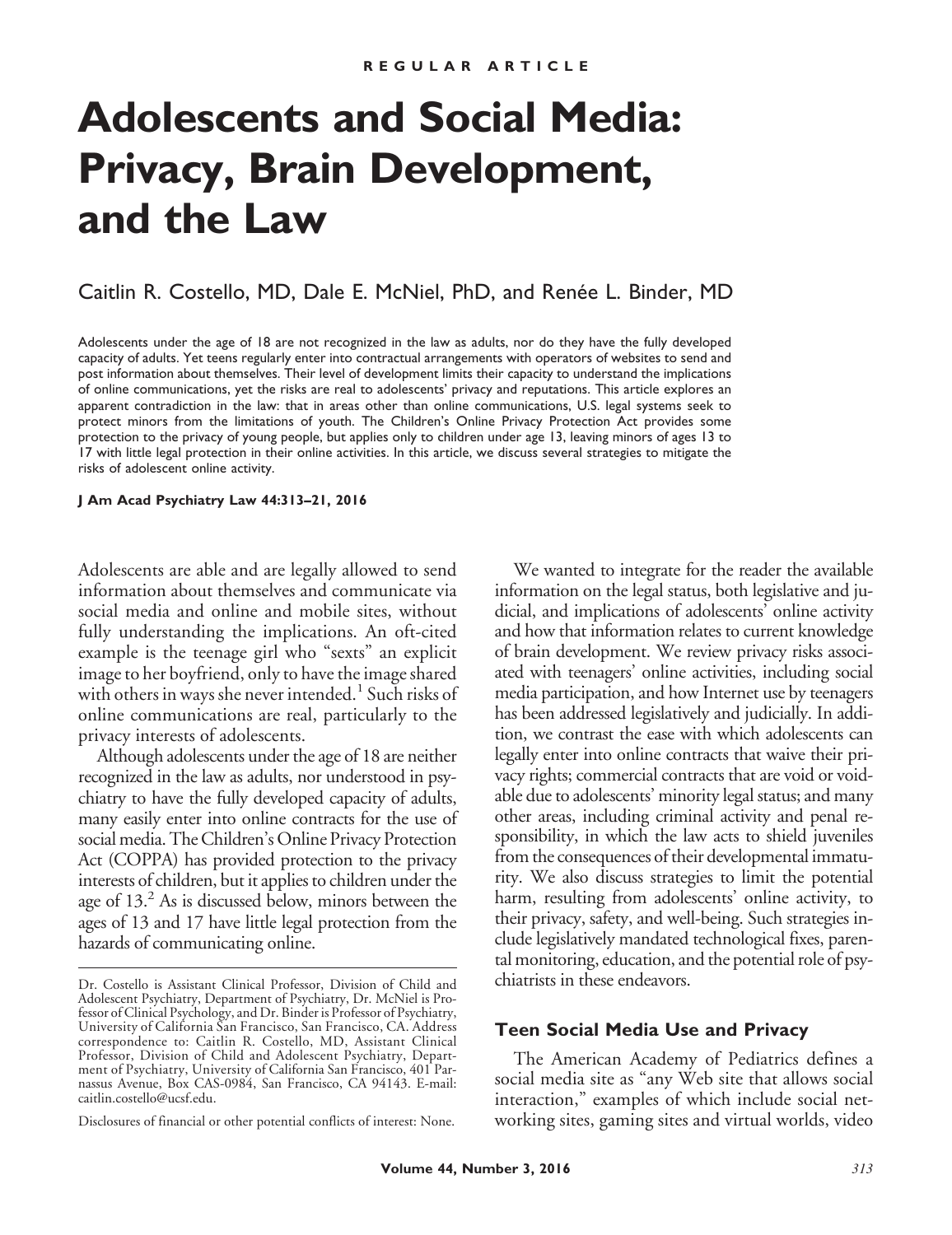sites, and blogs (Ref. 3, p 800). Social media sites may target demographic groups ranging from prepubescent children (e.g., Disney's Club Penguin) to adult professionals (e.g., LinkedIn). Sites that cater to general audiences (such as Facebook, Twitter, and Instagram) are frequently used by adolescents for communication, education, and entertainment. Recognized risks of social media activity include cyberbullying, online harassment, adolescent relationship abuse, so-called "Facebook depression," and the inherent risks that come with "sexting" and other types of disclosure of private information, including exposure to online sexual solicitation and predation, as well as criminal implications of possessing or distributing sexually explicit images of underage individuals.1,3,4 Some college admissions officers use Google and Facebook in their review of applicants, and the information they find can negatively affect the applicant's chances of admission.<sup>5</sup> Poorly considered social media postings can cost people their jobs and reputations.<sup>6</sup>

Despite these dangers, teens have frequently shared their personal information via social media. According to a 2012 Pew Research Center survey of 802 teens, 81 percent of online teens used a social networking site such as Facebook, and 24 percent used Twitter.<sup>7</sup> Teen Facebook profiles had a median of 300 friends, and teen Twitter accounts had a median of 79 followers. Significant percentages of teen social media users report sharing their photographic likeness (91%), school name (71%), city of residence (71%), e-mail address (53%), and cell phone number (20%). Sharing in each of these categories increased significantly from 2006 to 2012. In addition, on the online profile they used most, teen social media users frequently posted their real name (92%), personal interests (84%), birth date (82%), relationship status (62%), and videos of themselves (24%). A significant minority of teen Facebook users (14%) kept the online profile completely public, and a majority (64%) of teen Twitter users knowingly "tweeted" publicly.

Teen social media users in the Pew survey did not express high levels of concern about third-party access to their personal data, with only nine percent reporting being "very concerned."<sup>7</sup> At the same time, one in six teens reported having been contacted online by someone the teen did not know in a way that made the teen feel scared or uncomfortable; one in three had received online advertising that was inappropriate for his age; and 39 percent admitted that they had lied about their age to access a website or obtain an online account. The latter finding is relevant to this discussion. Exploration of how old a person must be to use social media sites reveals that there is little oversight, as will be discussed below.

# **Teen Social Media Use and Contracts**

Juveniles' legal ability to access online programs and services is based in contract law. Increasing attention in the courts is resulting in judicial decisions on the question of whether a juvenile can legally consent to online terms of service such as those for social media sites that address privacy and security. The last decade has seen litigation about whether an adult who clicks a box on a website or browses through a website has consented to its terms of service. Courts have generally agreed that in such circumstances, a valid contract is created, binding the user to the website's terms of service. In a 2009 case from the Eastern District of Missouri, for example, the court recognized that the legal effect of such online agreements is an emerging area of the law and that courts, which have ruled on such matters, have applied traditional principles of contract law.<sup>8</sup> Generally, the question is whether the plaintiff had reasonable notice of, and manifested his or her consent to, the online agreement. If a website's customer was informed of the contract terms, the customer is bound by those terms. The court explained that "clickwrap" agreements, in which the user is required to click a box consenting to the site's contract terms before he or she is allowed to proceed on the website, have been upheld routinely by federal courts.

Courts considering "browsewrap" agreements, which operate by binding the website's user through use of the website alone, have similarly held that the validity of a browsewrap turns on whether the website user had actual or constructive knowledge of the website's terms and conditions before using the site.<sup>9</sup> In one case in which the court upheld the validity of a browsewrap agreement and concluded that the user had breached the agreement, the court observed that any reasonable adult in the defendant's position would have understood the basic terms of the contract.<sup>10</sup> What about nonadults? Do users who are under age 18 also become legally bound by clickwrap or browsewrap contracts? Despite a general attitude in the law that persons under the age of 18 are not legally capable of consenting to various activities,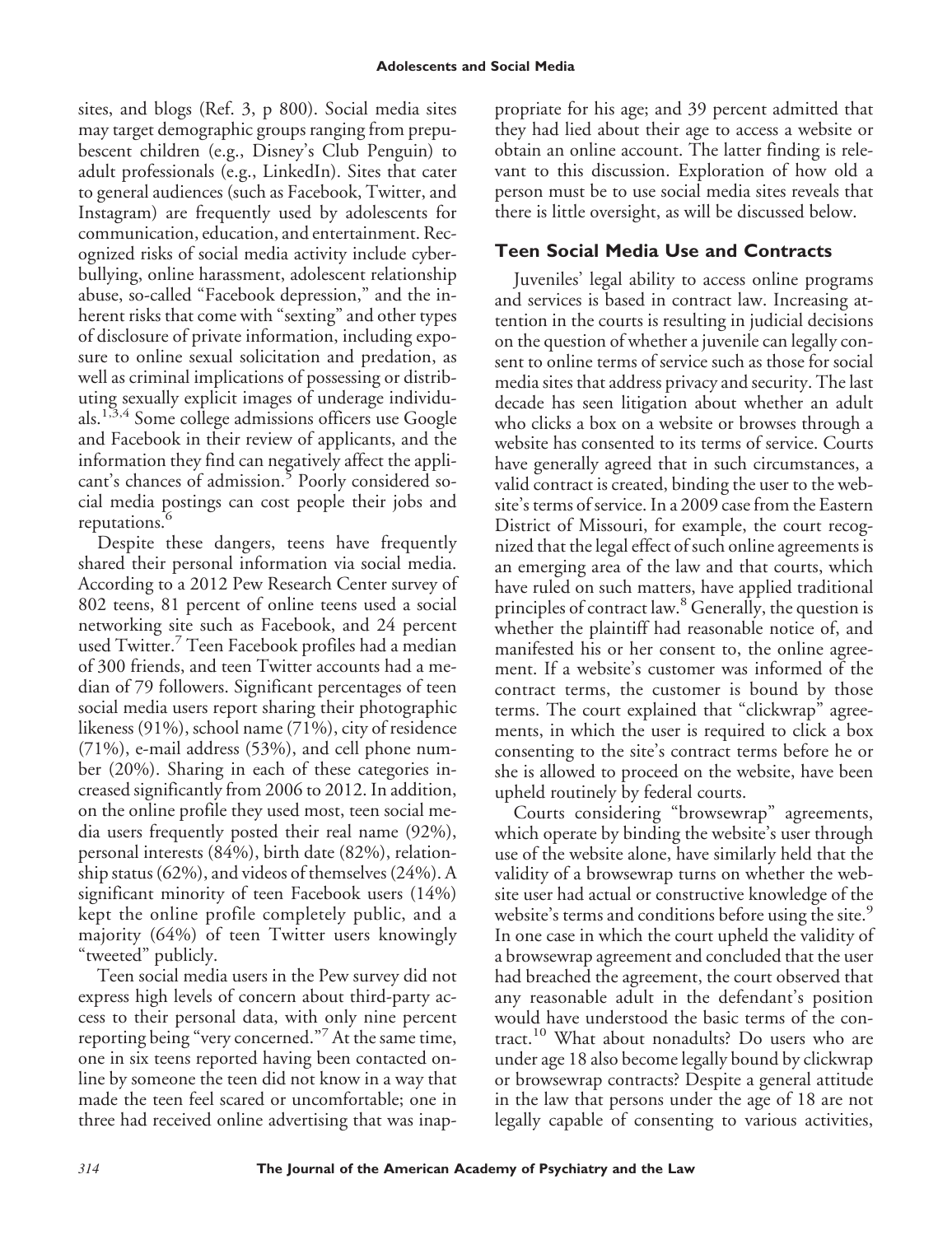such as voting, purchasing property, or purchasing alcohol or tobacco, adolescents can, and regularly do, form contracts to participate in online activities.

## **Children's Online Privacy Protection Act**

The main federal law regarding juveniles' online privacy protects only youths who are under the age of 13. Age 13 became a cutoff in the online world in 2000 with the passage of COPPA, a federal law that protects the privacy of children by requiring parental consent for the collection or use of children's personal information. Passed in response to a concern that companies were using online marketing techniques that targeted children and then collecting children's personal information without parental consent or notification, COPPA defines a child as an individual under the age of  $13.^{2,11}$ 

In the 1990s, the Internet became a major tool for commerce as well as communications. With the use of the Internet by an increasing number of households in the United States came a resulting increase in the use of online programs by children. The Electronic Privacy Information Center (EPIC) reported that "[b]y 1998, almost 10 million children in the United States had access to the Internet."<sup>11</sup> With Internet marketing, unlike with print media or television, companies were able to benefit from not only conveying information to consumers, including children, but also obtaining information from them. According to EPIC, "[t]he interactive nature of the Internet enabled marketers to collect personal information from children through their registration to chat rooms and discussion boards, to track behavior of web surfers through advertisements, and to promise gifts in exchange for personal information." This information was then compiled and sold to third parties for commercial purposes.

Along with the increase in Internet use and the growing practice of companies' obtaining information about children soon came an increasing awareness of the dangers of these practices. A 1996 report by the Center for Media Education highlighted a growing body of research demonstrating that children are less able than adults to understand the ramifications of revealing personal information and to distinguish a website's substantive material from the advertisements around it. It became apparent that "[t]argeting of children by marketing techniques resulted in the release of huge amounts of private information into the market...."<sup>12</sup> News media

began to investigate the breadth and depth of information companies were obtaining. In one example of such an exposé, a television reporter used the name of a known child killer to purchase a list of children's names. $13$ 

Testifying in favor of privacy protections for children, EPIC's director, Marc Rotenberg, explained that problems in the marketing industry warranted Congress' action. Collection of data about children based on their online activities was increasing "at a phenomenal rate," posing "a substantial threat to the privacy and safety of young people."<sup>14</sup> According to Mr. Rotenberg, legal standards and government regulation were practically nonexistent, and industry self-regulation was not well-suited to protect children's privacy.

In March 1998, the Federal Trade Commission (FTC) presented Congress with a report that addressed the lack of regulation and protection of children's information online, which was followed in July 1998 by a Senate bill entitled, The Children's Online Privacy Protection Act of 1998. Portions of this bill were enacted by Congress and signed into law by President Clinton on October 21, 1998, becoming effective on April 21, 2000.<sup>2,11</sup>

The law applies to operators of commercial websites aimed at children under the age of 13, as well as to commercial websites for general audiences, among which an operator has actual knowledge are children under the age of  $13<sup>2</sup>$  Among its provisions, COPPA requires that website operators obtain parental consent before collecting personal information from children. It also requires operators to allow parents to prohibit disclosure of this information to third parties, to review the information and have it deleted, and to prevent its further use or collection of children's personal information. Website operators also must take steps to protect this information and to retain it only as long as necessary.

Under COPPA's amended Rule, which went into effect in 2013, "personal information" consists of a variety of identifiers including name, address or geolocation information, telephone number, Social Security number, a child's image or voice, online contact information or user name that functions as such, a "persistent identifier" allowing recognition of a user over time and across websites, and information about the child or parents that is combined with one of these identifiers. $2,15$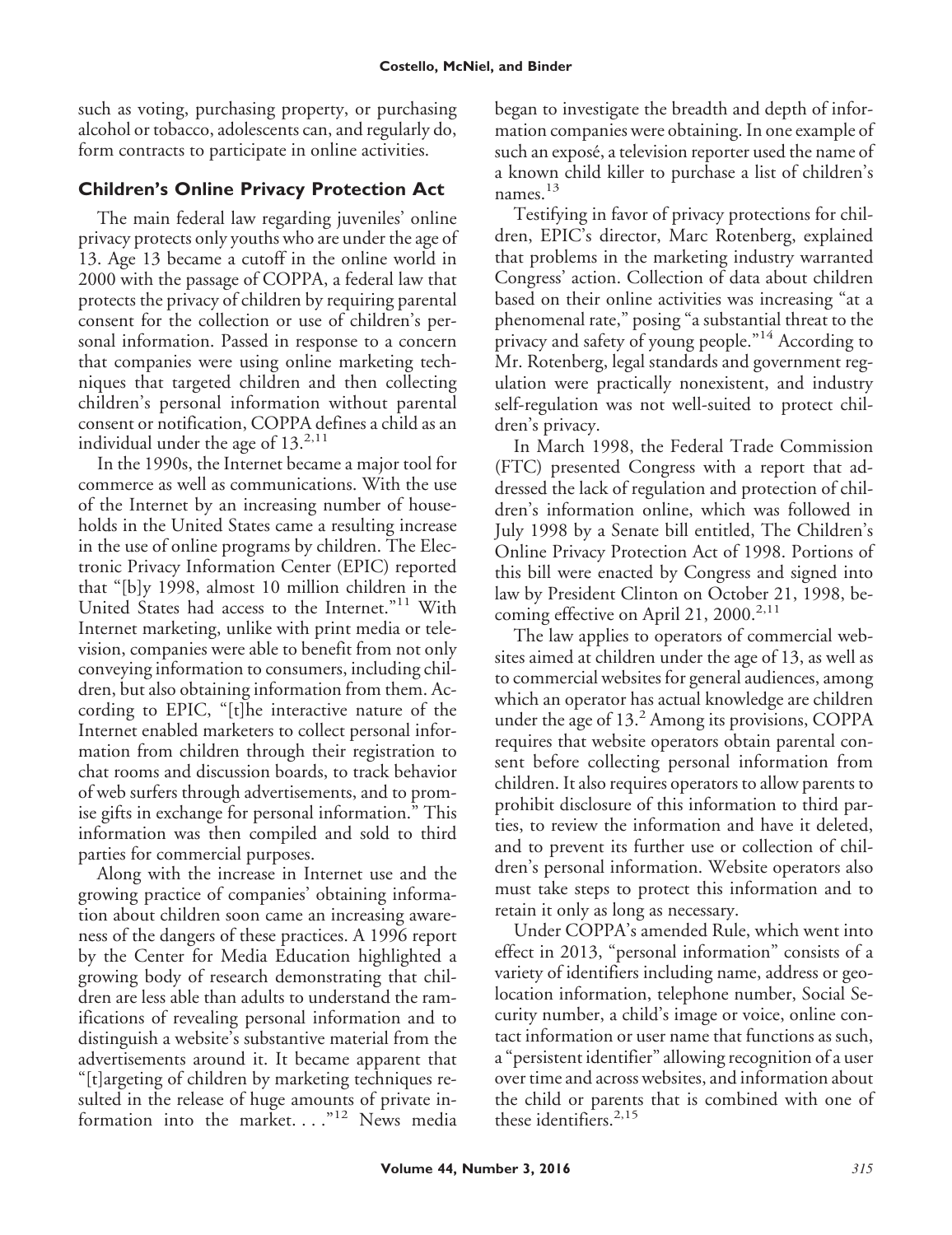#### **Adolescents and Social Media**

Criticism of COPPA has included concerns about what the FTC requires of a website to verify parental consent, including "sending/faxing signed printed forms, supplement of credit card numbers, calling toll-free numbers, or forwarding digital signatures through email."<sup>11</sup> These methods "are too costly, cumbersome, and inadequate in protecting personal information."<sup>11</sup> In addition, there are complaints that the FTC has not enforced COPPA adequately.<sup>11</sup>

Typically, the official terms of service for social networking sites, such as Facebook and MySpace, mirror the COPPA regulations, stating that 13 years is the minimum age to be able to participate.<sup>3</sup> Where did this age cutoff come from? The FTC reported that Congress decided to apply COPPA's protections to children under 13 because it recognized "that younger children are particularly vulnerable to overreaching by marketers and may not understand the safety and privacy issues created by the online collection of personal information."<sup>16</sup> According to COPPA's final Rule, the American Psychological Association "stressed the need for a high standard for parental consent because children under the age of 13 do not have the developmental capacity to understand the nature of a website's request for information and its implications for privacy."<sup>17</sup> A lawyer with expertise in COPPA law explained that age 13 was selected "because it was felt that kids over this age were tech savvy enough to understand the ramifications of providing information to third parties."<sup>18</sup> However, the assumption that adolescents age 13 and over do understand and consider the potential consequences of posting personal information online is not well supported, either by the law's treatment of teens in other contexts or by current understanding of their developmental capacities, as will be discussed below.

# **Juveniles Aged 13 to 17 Online**

Even if COPPA were perfectly enforced and effective in protecting the privacy of children under age 13, youths aged 13 to 17 are not protected by the law. The FTC has said that although COPPA does not apply to those aged 13 to 17, "the FTC is concerned about teen privacy and does believe that strong, more flexible, protections may be appropriate for this age group."<sup>16</sup> Nevertheless, teens who have not yet reached the age of legal majority are capable of legally contracting or consenting to online terms of service, just like adults, at least when there is no disclaimer on the website. Some companies, like Amazon, claim on their website that they do not sell to children: "Amazon.com does not sell products for purchase by children. We sell children's products for purchase by adults. If you are under 18, you may use Amazon.com only with the involvement of a parent or guardian."<sup>19</sup>

The federal district court case of *A.V. v. iParadigms*, *LLC*, demonstrates that a court will find that a minor is capable of agreeing to online terms of use.<sup>20</sup> The *A.V.* court determined that the parties (four minor high school students and an online proprietary technology system) entered into a valid contractual agreement. When the students clicked "I Agree" to acknowledge their acceptance of the terms of the clickwrap agreement they became bound by the company's terms. Among other arguments, the students asserted the defense of infancy to try to void the terms of the agreement. Under Virginia state law, a contract with an infant is voidable by the infant when he or she attains the age of majority, but the *A.V.* court would not allow the infancy defense to void the students' contractual obligations after they benefitted from the contract.

Another court concluded that minor plaintiffs stated a claim for declaratory judgment that their online contracts were void, distinguishing those cases in which a minor seeks to void only a portion of an online agreement while retaining some benefits of the agreement.<sup>21</sup>

Other cases have demonstrated the ease with which minors can circumvent the age restrictions of online services and the lack of legal protection against this practice. A federal court of appeals held that an online service's contract with a minor is valid and enforceable, and the court explained that even the fact that an online service cannot verify the age of the user does not render such an agreement invalid. In *Doe v. SexSearch.com*, an adult who met an underage person through the defendant's online dating service and was criminally charged after a sexual encounter, sued the online service for failing to sufficiently screen the underage person from its registry. $22$  He alleged that the defendant online service breached its contract with him by allowing the minor to sign up without the defendant's verifying that she was in fact at least 18 (the site required only that users check a box indicating they were at least 18 years old). Because the website's terms and conditions stated that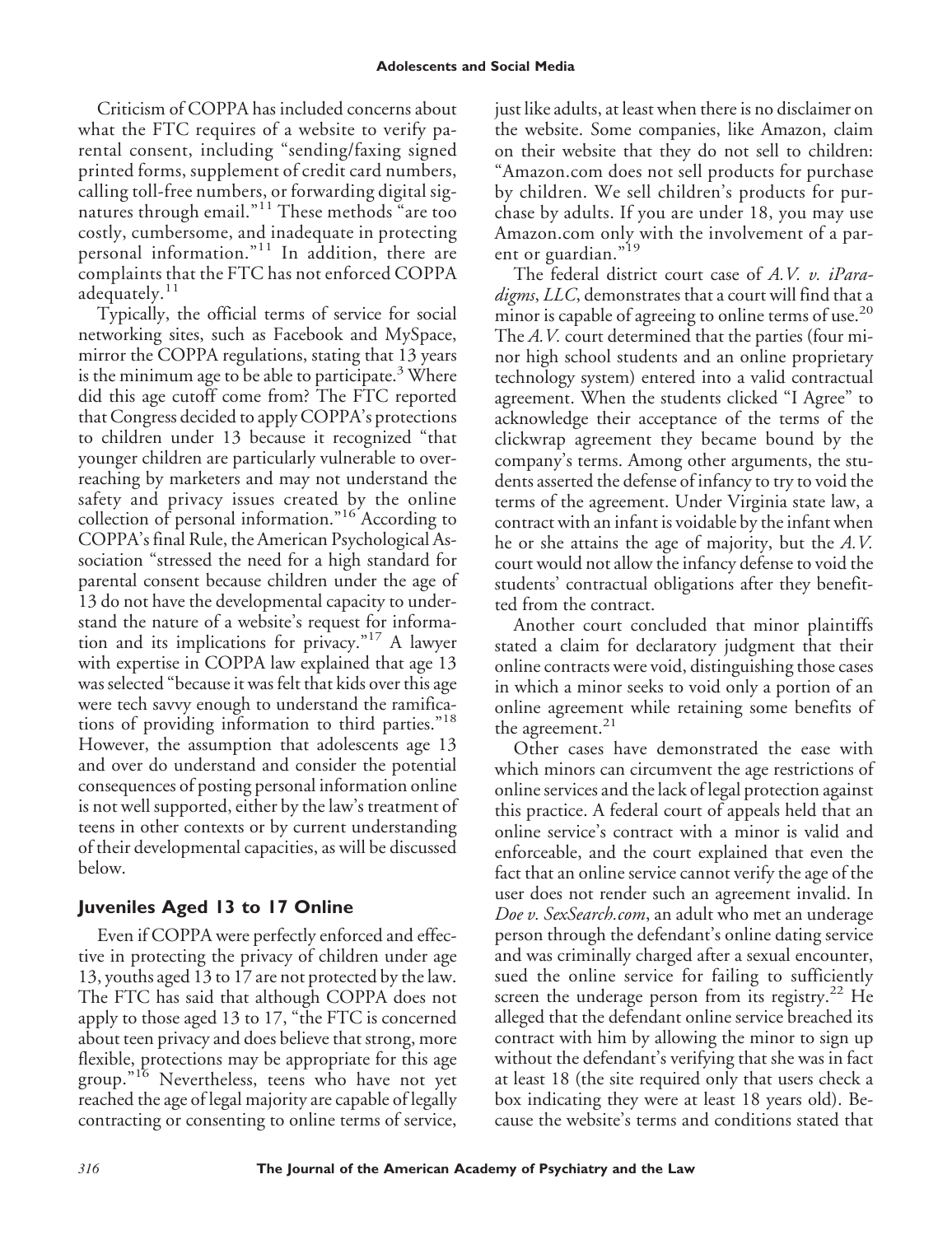the online service could not guarantee, and assumed no responsibility for verifying, the accuracy of information provided by other users, and did not include a promise to prevent minors from registering, the court concluded that the plaintiff did not demonstrate a valid breach-of-contract claim.

Similarly, in *People v. Schutze*, the court affirmed a defendant's sentence for child sexual abuse and communicating with another on the Internet to commit this felony.<sup>23</sup> On the question of intent, the evidence showed that the defendant believed he was communicating with a 14-year-old girl. The person who established the online persona testified that she told the defendant she was 14, that her online profile information stated that she was 14, and that she did not have to falsely claim she was 18 years old to access the online chat room, because she had set up the account as if her mother had the account and gave the 14-year-old access to it.

#### **Juveniles in Other Legal Contexts**

Adolescents aged 13 to 17 are recognized as developmentally immature in other legal contexts. $24-27$ Recent United States Supreme Court cases regarding the death penalty and the sentence of life in prison without the possibility of release for juveniles have underscored that juveniles are treated differently in the law than are adults. $28-30$  In the 2012 U.S. Supreme Court case of *Miller v. Alabama*, in which the Court held that states cannot impose mandatory life sentences without parole for juvenile offenders, Justice Kagan summed up the judiciary's view of juveniles in the criminal context:

*Roper* and *Graham* establish that children are constitutionally different from adults for purposes of sentencing. Because juveniles have diminished culpability and greater prospects for reform, we explained, "they are less deserving of the most severe punishments." Those cases relied on three significant gaps between juveniles and adults. First, children have a " 'lack of maturity and an underdeveloped sense of responsibility,' " leading to recklessness, impulsivity, and heedless risk-taking. Second, children "are more vulnerable . . . to negative influences and outside pressures," including from their family and peers; they have limited "contro[l] over their own environment" and lack the ability to extricate themselves from horrific, crimeproducing settings. And third, a child's character is not as "well formed" as an adult's; his traits are "less fixed" and his actions less likely to be "evidence of irretrievabl[e] deprav[ity]."

Our decisions rested not only on common sense—on what "any parent knows"— but on science and social science as well. In *Roper*, we cited studies showing that "'[o]nly a

relatively small proportion of adolescents'" who engage in illegal activity "'develop entrenched patterns of problem behavior.'" And in *Graham*, we noted that "developments in psychology and brain science continue to show fundamental differences between juvenile and adult minds"—for example, in "parts of the brain involved in behavior control." We reasoned that those findings—of transient rashness, proclivity for risk, and inability to assess consequences— both lessened a child's "moral culpability" and enhanced the prospect that, as the years go by and neurological development occurs, his "'deficiencies will be reformed'" [citations omitted] (Ref. 30, pp 2464 –5).

The Supreme Court has also recognized that outside the criminal context, youth are different from adults and that minors are therefore treated differently throughout the law. In the 2011 case of *J.D.B. v. N. Carolina*, the Court listed the examples of the many "legal disqualifications placed on children as a class." A minor's contract is voidable if the minor chooses to void it. Minor children have the legal right to acquire and to own property, but they are considered in the law incapable of managing property. In almost every state, individuals under 18 years of age are prohibited from voting, from serving on juries, or from marrying without parental consent. $31$ 

In addition to capacity to contract, right to vote, and ability to marry, minors are prohibited by law from purchasing alcohol and tobacco and from owning firearms. What all of these examples have in common is that just because adolescents might want to engage in certain activities and might even appear at first glance to be capable of doing so (choosing to drink alcohol or use tobacco, enter into contracts, and vote) does not mean that the law necessarily views them as capable of engaging in these activities. Rather, youth are protected from the risks of their own immaturity. Such protection is not, however, applied to online activity. U.S. laws recognize that adolescents cannot contract like adults, but allows them to do the equivalent of entering into a contract by engaging in social media and other online communications. Even if the adhesiveness of online contracts with minors can be legally challenged (e.g., via assertion of the infancy doctrine and intellectual property and copyright arguments),<sup>32,33</sup> the negative consequences of a teenager's misguided posting of personal information are often immediate and run the risk of "going viral" through unwelcome reposting by others. Contract law protections do little to ameliorate these dangers.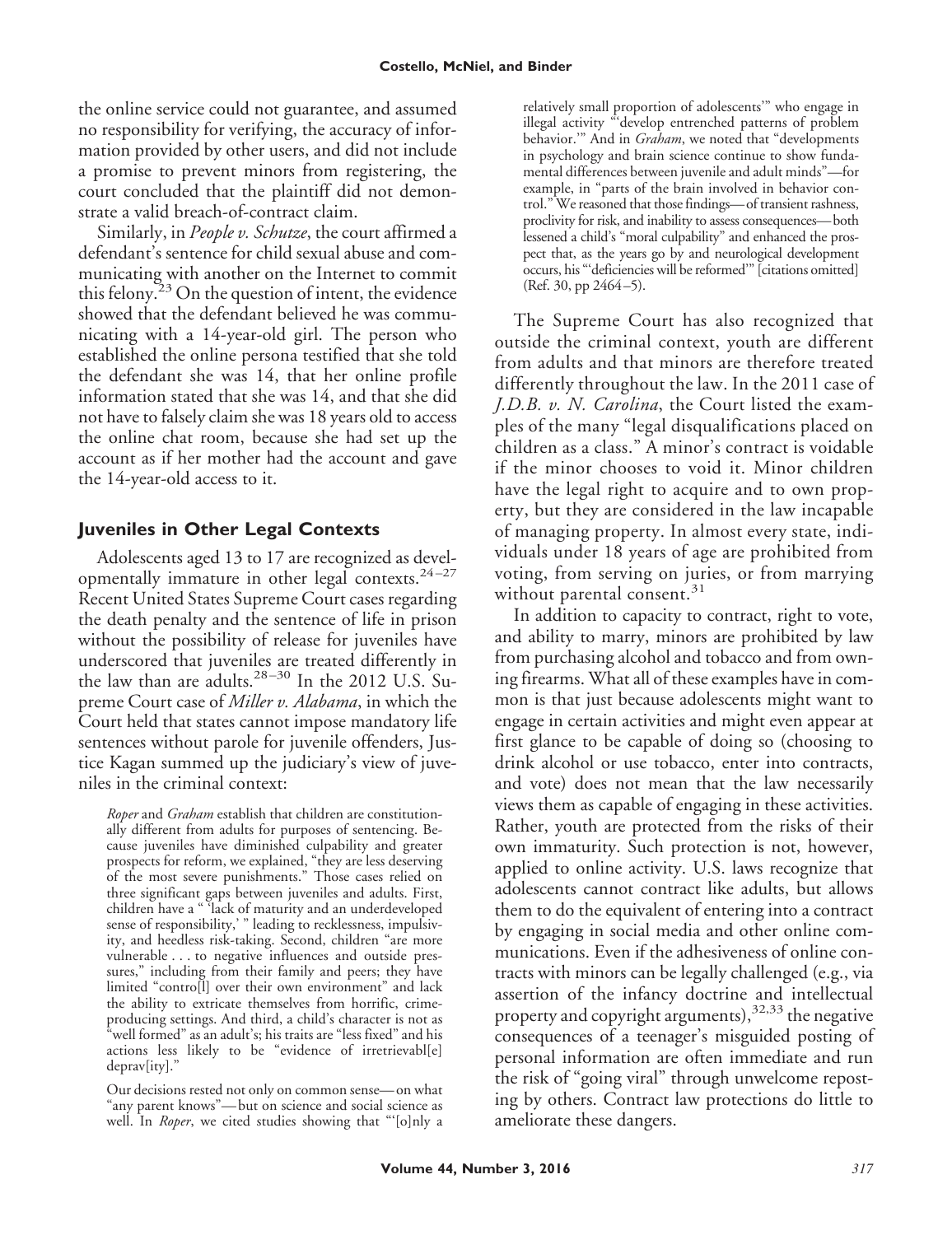# **Adolescent Brain Development**

The Supreme Court's assertions about differences between minors and adults that affect both minors' culpability and their need for protection are founded in the growing body of knowledge of adolescent neurodevelopment. The Court's decision in *Miller v. Alabama* was based in part on the joint *amici curiae* brief filed by the American Psychological Association, the American Psychiatric Association, and the National Association of Social Workers, which highlighted research that "has shown that adolescents' judgment and decision-making differ from adults' in several respects: Adolescents are less able to control their impulses; they weigh the risks and rewards of possible conduct differently; and they are less able to envision the future and apprehend the consequences of their actions. Even older adolescents who have developed general cognitive capacities similar to those of adults show deficits in these aspects of social and emotional maturity."<sup>34</sup>

Studies of adolescents' ability to make informed decisions in other legal settings help to demonstrate that the skills necessary for different aspects of decision-making reach maturity at different rates. A study of juveniles' comprehension of their *Miranda* rights to silence and counsel compared youths aged 10 to 16 to adults aged 17 to  $50^{35}$  As a group, juveniles younger than 15 performed more poorly than adults on measures of their understanding of the words and phrases used in *Miranda* warnings and of their perception of the role and significance of these rights in the legal process. In a study of juveniles' competence to stand trial, Grisso and colleagues<sup>36</sup> compared youths aged 11 to 17 to young adults aged 18 to 24. They found that juveniles younger than 16 performed more poorly than adults on an assessment of understanding of court procedures, personnel, and trial rights; ability to process information related to making legal decisions; and appreciation of the relevance of information to one's situation. Sixteen- and 17-year-olds performed similarly to adults.

Steinberg and colleagues,<sup>37</sup> noting that such studies as those of juvenile competence to stand trial and comprehension of *Miranda* rights focus on cognitive skills such as information-processing and logical reasoning, examined how the maturation of cognitive capacity such as these compared with the development of psychosocial maturity. To participants aged 10 to 30, the researchers administered tests of basic cognitive skills (including resistance to interference in working memory, digit span, and verbal fluency) and measures of psychosocial maturity (including risk perception, sensation seeking, impulsivity, resistance to peer influence, and future orientation). There were age differences in cognitive capacity across early adolescence but not after age 16, reflecting the pattern seen in the aforementioned assessments of legal competencies. In measures of psychosocial maturity, however, there were no age differences among participants aged 10 to 16, but there were differences between the 16- to 17-year-old and 22-and-older age groups and between the 18- to 21-year-old and 26-and-older age groups. The researchers compared these data to the results of Grisso et al.,<sup>36</sup> who studied juvenile trial competence. Comparing like age groups, they found that the pattern of differences in cognitive capacity among age groups closely paralleled the age differences in abilities significant to trial competence. $37$  These results suggest that psychosocial maturity develops later in adolescence than do general cognitive abilities.

Steinberg and colleagues $37$  pointed out the relevance of their findings to the treatment of adolescents under the law. They noted:

When it comes to decisions that permit more deliberative, reasoned decision-making, where emotional and social influences on judgment are minimized or can be mitigated, and where there are consultants who can provide objective information... adolescents are likely to be just as capable of mature decision-making as adults, at least by the time they are 16 [Ref. 37, p 592].

#### On the other hand:

. . . in situations that elicit impulsivity... characterized by high levels of emotional arousal or social coercion, or that do not encourage or permit consultation with an expert . . . adolescents' decision-making, at least until they have turned 18, is likely to be less mature than adults' [Ref. 37, p 592].

The evolving understanding of adolescent brain development and behavioral maturation includes the dual-process model of judgment and decisionmaking $2^7$  and ongoing structural and neurochemical changes noted in the developing teenage brain that occur into young adulthood.<sup>25–27</sup> Albert and Stein $berg<sup>27</sup>$  reviewed "cold" (cognitive, logical, analytic) and "hot" (emotional, impulsive, experiential) systems of information processing. Although adolescents have generally reached analytic maturity by their mid-teens, their still-developing experiential systems are particularly susceptible to social and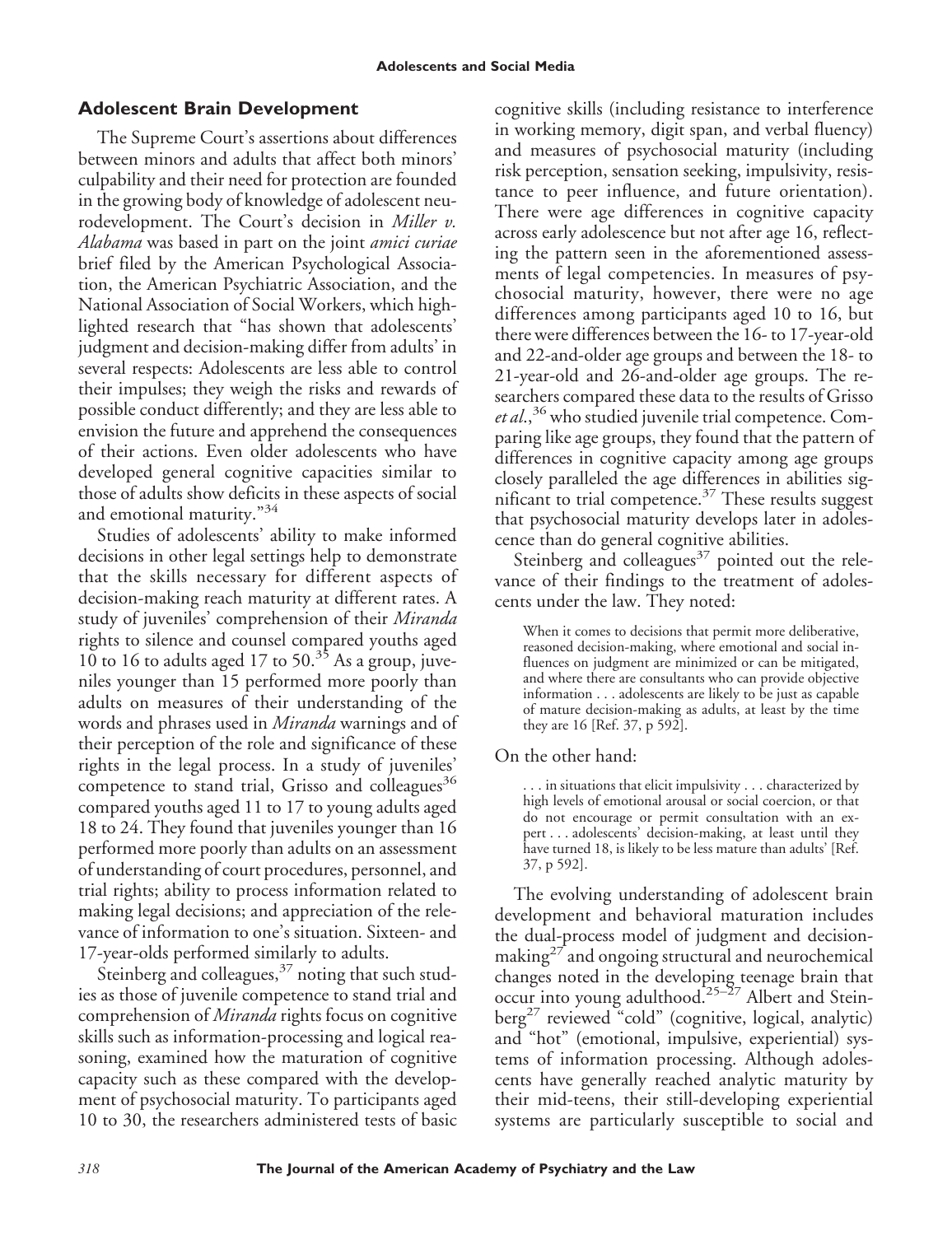emotional factors (e.g., peer pressure, romantic attachment), and their capacity for behavioral selfregulation is incomplete. Neuroscience research has shown adolescent brains to be in a continuous state of maturation, demonstrating changes in myelination, synaptic pruning, and development of the prefrontal cortex that occur into the mid-20s. In addition, a documented increased susceptibility to the effects of the neurotransmitter dopamine that occurs during the hormonal changes of puberty lends further scientific support to the increased risk-taking and reward-seeking behaviors that are typical of adolescence.<sup>25,27</sup>

Differences in the rate of cognitive and psychosocial maturity are significant to the assessment of adolescents' ability to make informed decisions regarding participation in online activities. When faced with the decision of whether to agree to the terms of service of a social media website, an adolescent is able, and likely, to click a "yes" box without logical reflection (and very often without reading the terms to which they are agreeing), without consultation with an adult, and without considering the potential risks of online communication. The circumstances of adolescents' ongoing engagement with social media websites are similarly likely to elicit the types of decision-making in which even older adolescents tend to be immature compared with adults.

#### **Potential Solutions**

What efforts have been, or should be, put forward to address the apparent challenge of protecting minors in their online communications? Expanding COPPA's age restriction to 18 years, though it would recognize the vulnerability of juveniles age 13 and over, would seem unlikely to be successful. Teens are technologically savvy, already heavily invested in social media, and apt to find ways to circumvent blanket limitations. Policies that recognize the tendency of adolescents to act impulsively and without considering risks, and that take steps to mitigate the consequences of such behavior online, may hold more promise. Some social networking sites such as Facebook and Twitter allow users to delete their posts. Legislation in California broadens that capability and also makes it mandatory for all child-focused websites. Effective January 1, 2015, the California law entitled, "Privacy Rights for California Minors in the Digital World," colloquially called the "eraser button" law, requires a website to allow persons

younger than age 18 to remove their own postings from that website. In addition, the statute requires websites to provide clear instructions to minors on how to delete their postings.<sup>38-40</sup> The law has been hailed by organizations such as Common Sense Media, whose CEO, James Steyer, noted, "Kids and teenagers often self-reveal before they self-reflect."<sup>39</sup>

Like COPPA, the eraser button law applies to operators of websites or online or mobile applications directed at minors or those with actual knowledge that the minor uses its website or online or mobile application. Also like COPPA, the statute's evident intention is to protect the privacy of young persons. But the law appears to expand on COPPA in two important ways. First, it goes further in protecting minors' privacy by prohibiting websites and mobile applications from advertising products or services including alcoholic beverages, firearms, fireworks, aerosol paint that can be used to deface property, tanning devices, dietary supplements containing ephedrine group alkaloids, tobacco, and lottery tickets. Second, the eraser button law applies to the group of adolescents who are not protected under the COPPA law. A "minor" is defined in the eraser button law as "a natural person under 18 years of age who resides in [California]."<sup>38</sup> The eraser button law seems to recognize the value in legal protections for youth, particularly in the area of privacy.

No law can protect adolescents perfectly from the risks of sharing information online. An eraser button law cannot, for example, prevent damage done by others viewing this information, or reposting it, before it is deleted. To help prevent teens from posting regrettable material in the first place, parents can play an important role by monitoring their teenagers' online activities and engaging them in discussion of their posting habits and decisions. Steinberg emphasized that the ability of adolescents to demonstrate mature decision-making skills is dependent on the setting and circumstances:

When it comes to decisions that permit more deliberative, reasoned decision-making, where emotional and social influences on judgment are minimized or can be mitigated, and where there are consultants who can provide objective information about the costs and benefits of alternative courses of action, adolescents are likely to be just as capable of mature decision-making as adults, at least by the time they are 15 or so. [Ref. 25, p 263].

Although parents cannot eliminate the heavy social and emotional influences on adolescents' online activity, they can serve as consultants to guide their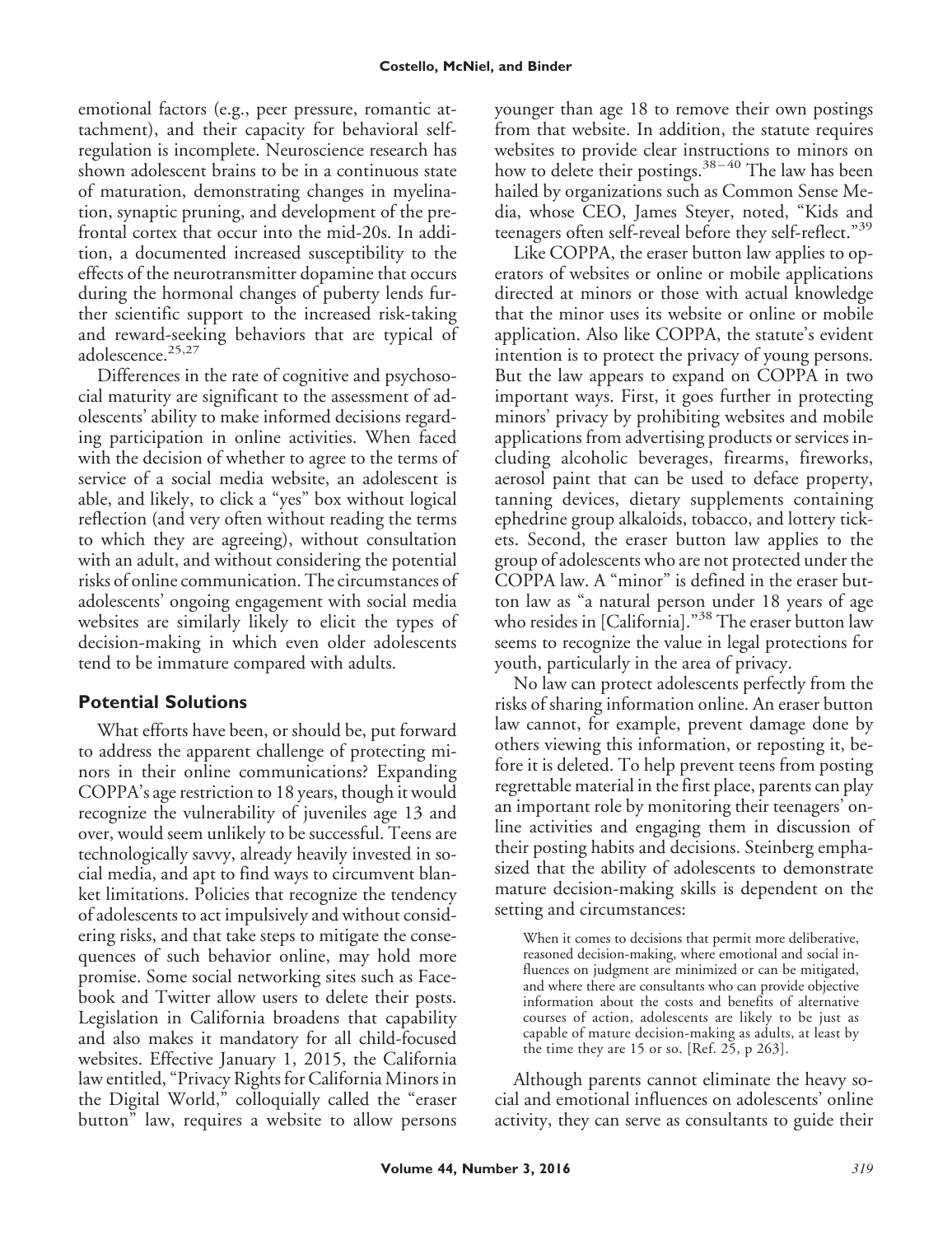teens through the process of considering potential risks and consequences as they communicate online. According to a 2012 Pew Research Center survey of 802 parents of teens, most parents were already concerned about their teenagers' online behavior and privacy: 81 percent were concerned about advertisers learning information about their children, 72 percent were concerned about how their children interact online with people unknown to them, 69 percent were concerned about the impact of their children's online activity on academic and employment opportunities, and 69 percent were concerned about their children's management of their online reputations.<sup>41</sup> Facing potential legal liability for their children's online behavior may further emphasize to parents the importance of monitoring their teenage children's online activities. In a case involving one minor posing as another on Facebook and posting damaging statements under the false account, the Georgia court of appeals concluded "a reasonable jury could find that, after learning . . . of [their child's] recent misconduct in the use of the computer and Internet account, the [parents] failed to exercise due care in supervising and controlling such activity going forward."<sup>42</sup>

In addition to parental oversight and guidance, schools can enable and encourage responsible online behavior. Some schools have begun to specifically teach social media skills to students, using curricula such as the "Digital Literacy and Citizenship Classroom Curriculum" developed by Common Sense Media.<sup>43,44</sup>

Psychiatrists can also participate in protecting minors from the consequences of their immaturity in their online activity. Psychiatrists should be aware of existing and pending federal and state laws regulating, supervising, and even prohibiting minors' online activities, including the applicable age groups, the types of regulation, and the extent of the protection these law provide. Psychiatrists can advocate for new or additional legislation that would increase protection for adolescents communicating online, while remaining mindful that youth are always likely to find ways to circumvent these laws. Psychiatrists can also promote and participate in educational programs for youth regarding the dangers and consequences of impulsive online activities. In addition, psychiatrists who treat adolescents should be aware of how little oversight their online activity has and the consequences of their online activity for their lives.

Further research into youths' actual online activity and its extent is also needed. This should include research into the level of knowledge juveniles have about the content of the terms of service to which they agree when they sign up for online sites and their knowledge of the limitations of their ability to delete material they have posted online; the frequency of regret youths experience over their online postings and the content and circumstances of such postings; the frequency and content of negative results of online activity including facing consequences at home, school, and in the law; and the social embarrassment or bullying by peers resulting from inappropriate online activities. Such research would be important to illuminate the areas of risk to youth and the consequences of their online behavior, as well as to suggest additional avenues to ameliorate these risks.

### **Conclusion**

Modern day teenagers participate heavily in social media. As with other potentially risky "offline" activities (e.g., engaging in sex, using alcohol, and smoking cigarettes), the legal system does not, and cannot, provide perfect protection to minors. Ultimately, extralegal interventions may prove more practical and effective, focused on educational outreach programs for teens and parents that encourage constructive and healthy online activities, self-protection of personal information, and open parent–teen communication. That said, legislation that mandates availability of certain technologies may provide a measure of additional protection. Such a law is California's "eraser button" statute, which affords minors the right to remove embarrassing or otherwise regrettable material they post on social media, thereby protecting them, in part, from the inherent limitations of youth.

#### **References**

- 1. Lorang MR, McNiel DE, Binder RL: Minors and sexting: legal implications. J Am Acad Psychiatry Law 44:73– 81, 2016
- 2. 15 U.S.C. §§ 6501-6506 (1998)
- 3. O'Keeffe GS, Clarke-Pearson K, and Council on Communications and Media: The impact of social media on children, adolescents, and families. Pediatrics 127:800 – 4, 2011
- 4. Carroll JA, Kirkpatrick RL: Impact of social media on adolescent behavioral health. Oakland, CA: California Adolescent Health Collaborative, 2011. Available at: [http://www.phi.org/uploads/](http://www.phi.org/uploads/application/files/g9g6xbfghdxoe3yytmc1rfvvm8lt1ly9sr3j369pstkojdly15.pdf) [application/files/g9g6xbfghdxoe3yytmc1rfvvm8lt1ly9sr3j369](http://www.phi.org/uploads/application/files/g9g6xbfghdxoe3yytmc1rfvvm8lt1ly9sr3j369pstkojdly15.pdf) [pstkojdly15.pdf.](http://www.phi.org/uploads/application/files/g9g6xbfghdxoe3yytmc1rfvvm8lt1ly9sr3j369pstkojdly15.pdf) Accessed February 2, 2015
- 5. Schaffer R, Wong C: Kaplan Test Prep survey finds that college admissions officers' discovery of online material damaging to applicants nearly triples in a year. Available at: [http://](http://press.kaptest.com/press-releases/kaplan-test-prep-survey-finds-that-college-admissions-officers-discovery-of-online-material-damaging-to-applicants-nearly-triples-in-a-year) [press.kaptest.com/press-releases/kaplan-test-prep-survey-finds-that-](http://press.kaptest.com/press-releases/kaplan-test-prep-survey-finds-that-college-admissions-officers-discovery-of-online-material-damaging-to-applicants-nearly-triples-in-a-year)